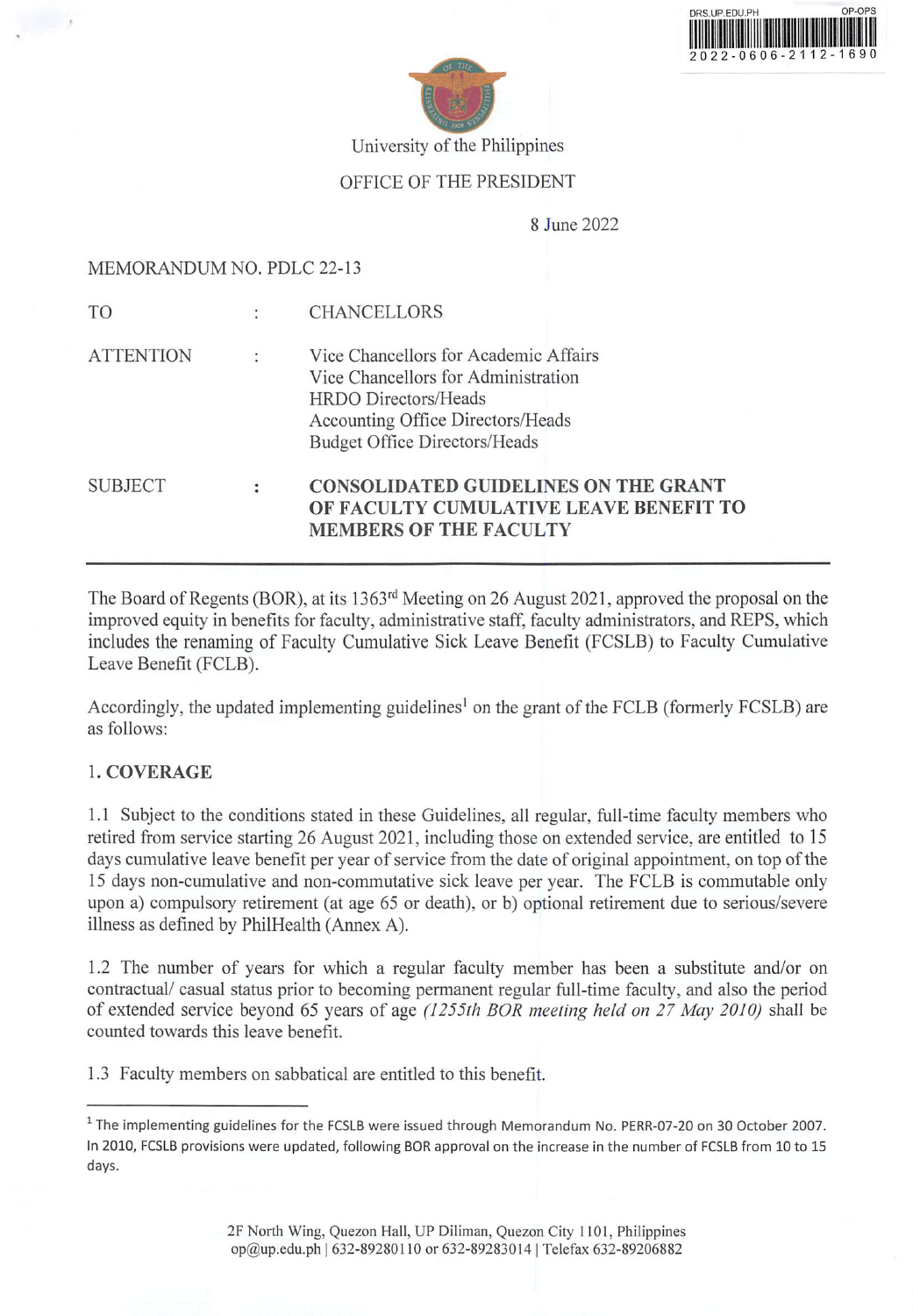1.4 Faculty members who suffer from serious/severe illness as defined by PhilHealth (specified in Annex A) may avail of sick leave with pay charged to this benefit (1226th BOR Meeting held on 25 Oct 2007) after exhaustion of the 15-day non-cumulative sick leave benefits and may be allowed to monetize a portion thereof (maximum of 15 days per year at current salary rate), subject to availability of funds (1255th BOR Meeting held on 27 May 2010) and earned credits.

1.5 For faculty members who were re-employed by the University, the total number of years of service shall include only the years of service rendered during their re-employment at the University.

## 2. EXCLUSIONS

 $\epsilon$ 

2.1 Regular Part-time and Non-regular faculty members are not entitled to this benefit.

2.2 Faculty members who are on study leave without pay OR on vacation leave without pay are not entitled to this benefit for the said period.

2.3 Faculty members who are on secondment with other government and non-government agencies/institutions are not entitled to this benefit during the period of secondment.

2.4 Faculty members who are on additional assignment as administrators. However, they are entitled to the Expanded Service Recognition Pay effective 26 August 2021 (1363rd BOR Meeting held on 26 August 2021) for the duration of their additional assignment as administrators.

## 3. COMPUTATION OF MONEY VALUE UPON RETIREMENT

3.1 The following formula shall be used to compute the money value of the faculty cumulative leave benefit of regular, full-time faculty members:

Money value = Highest Monthly Salary (SAL) x Constant Factor (f) x 15 days x aggregate years of service as full time regular faculty member (1270th BOR Meeting held on 25 August 2011)

where Constant Factor (f) is derived from the CSC Omnibus Rules on Leave as amended:

Note : The salary at actual retirement of faculty member whose appointment was extended beyond age 65 based will be used effective 2010 (1266th BOR Meeting held on 27 January 2011)

Sample computations are shown in Appendix 1 which forms part of this memorandum.

3.2 In no instance shall the 15 days cumulative leave benefit be included in the computation of available leave credits for the annual monetization of leave credits of faculty members.

3.3 Faculty members who were re-employed by the University, the total number of years of service shall include only the years of service rendered during their re-employment at the University.

3.4 Heads of the Human Resource Development Office shall ensure accuracy of data and computation.

## 4. FUNDING SOURCE

The Constituent Universities (CUs) and System Administration shall provide funding from their respective savings under the Revolving Fund or Reprogrammed Fund and/or any unexpended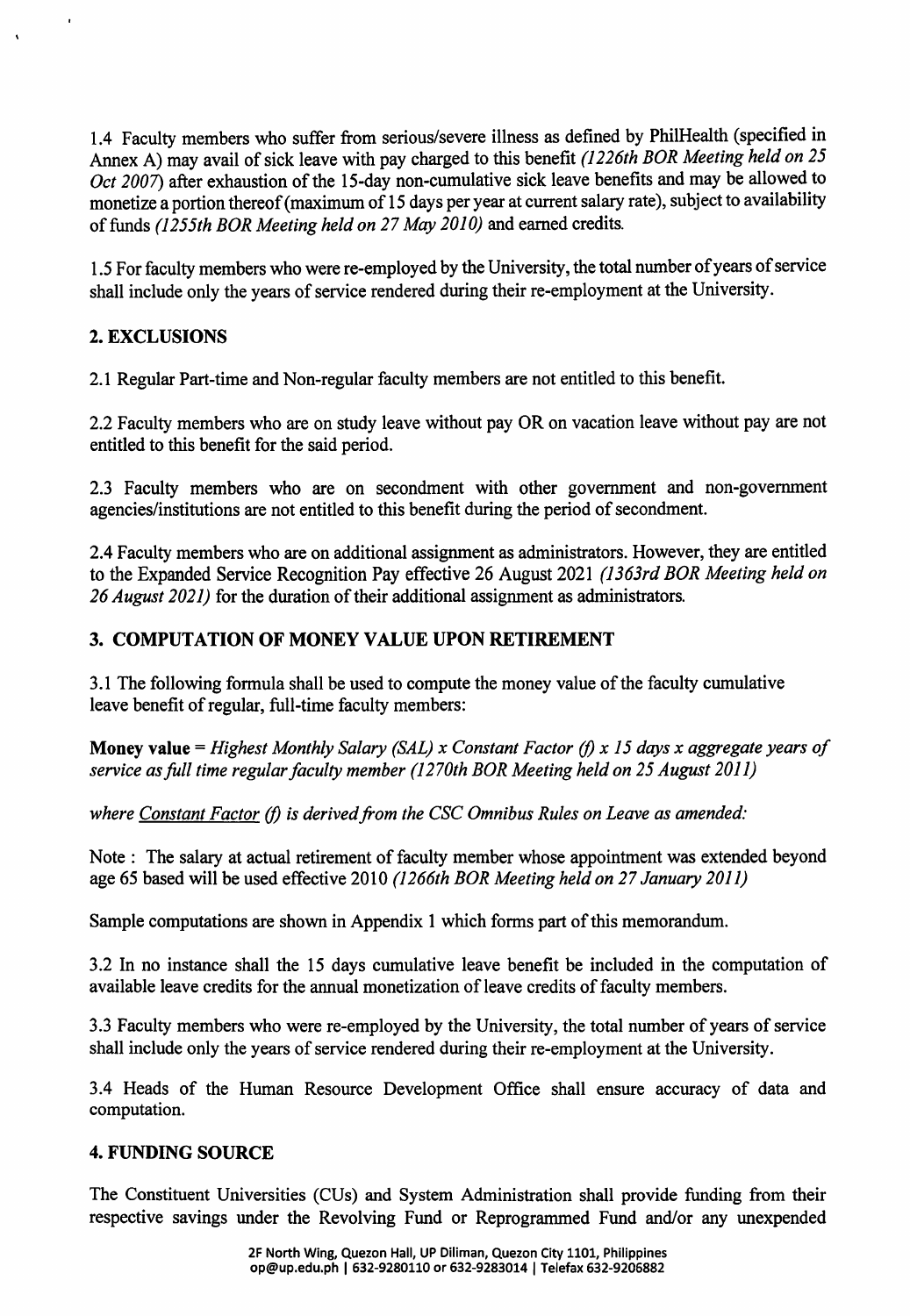balances from where the employee draws his/her salary except from the General Fund (based on the provision of the General Appropriation Act<sup>2</sup>) and subject to availability of funds.

## 5. APPLICATION FOR FCLB

Heads of units shall coordinate with their respective HROOs to ensure that the required application for FCLB shall be duly approved by the appropriate authority.

The HRDOs shall prepare the necessary documents for the processing of the FCLB and ensure the accuracy of data and computation of the benefit.

## 6. PROCESSING OF PAYMENT

Upon receipt of the approved documentary requirements, the CU/UPSA HRDO shall process the payment of FCLB and prepare the Disbursement Voucher (DV).

## 7. OTHER PROVISIONS:

Regular, full time faculty members with serious/severe illness, who have accumulated commutable leave credits earned as faculty administrator or researcher/community worker will be granted sick leave with pay charged to FCLB before using the earned monetizable leave credits (1226th BOR Meeting 25 October 2007)

## 8. INCLUSION OF YEARS OF SERVICE AS REPS/ADMINISTRATIVE STAFF PRECEDING AND/OR SUCCEEDING FACULTY APPOINTMENT

The years of service rendered by faculty members as REPS/Administrative Staff preceding and/or succeeding their faculty appointment will be computed as eSRP based on the highest salary received as REPS/Admin (1363rd BOR Meeting held on 26 August 2021).

#### 9. DUE DILIGENCE

The Chancellors and other University officials with authority over the release of the Faculty Cumulative Leave Benefit (FCLB) shall exercise due diligence in the implementation of these Guidelines. Responsible officers shall be held liable for any payment not in accordance with these Guidelines, without prejudice to refund by the employees concerned of any excess or unauthorized payments.

Any queries on these Guidelines shall be directed first to the Office of the Chancellor (for CUs); and the Office of the Vice President for Academic Affairs (for UPSA) for proper endorsement to the System level through OVPA, if necessary.



 $2$  i.e. GAA 2021 General Provisions Section 44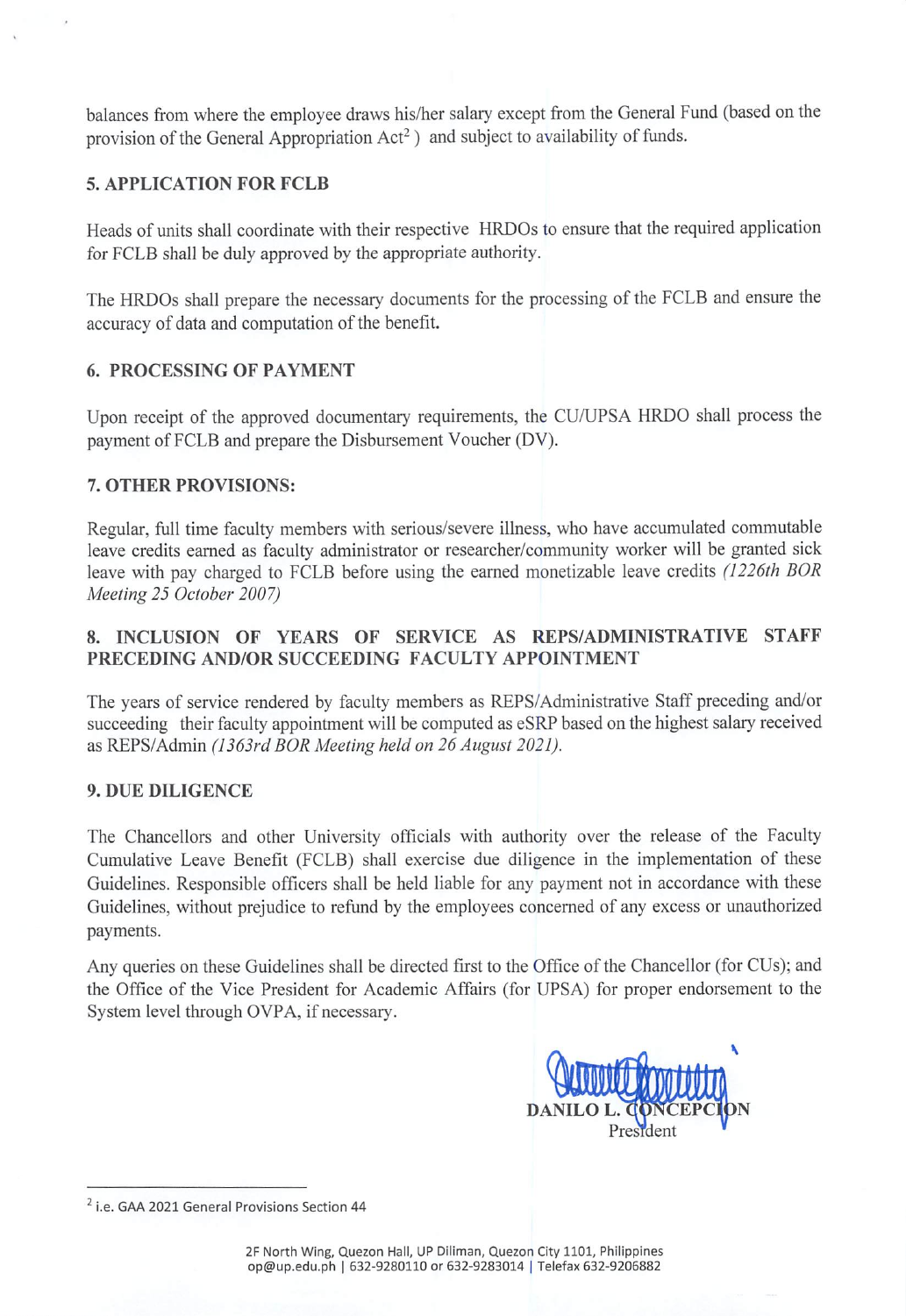## Annex A List of Serious/Severe Illness as defined bv PhilHealth

When a faculty member opts to retire because of any one condition listed below, the faculty member is entitled to commute earned sick leave credits under this benefit.

#### 1.1 Catastrophic cases

 $\cdot$ 

- 1.1.1 Cancer cases requiring surgery and/or chemotherapy/radiotherapy
- 1.1.2 Meningitis, encephalitis
- 1.1.3 Cirrhosis of the liver
- 1.1.4 Myocardial infarction
- 1.1.5 Cardiovascular attack
- 1.1.6 Kneumatic neart disease, grade III
- 1.1.7 Renal conditions requiring dialysis or transplant
- 1.1.8 Massive hemorrhage
- Major surgical cases with Philhealth RUV of 20 and above, like 1.1.9

coronary by-pass & neurosurgery

#### 1.2 All confinements in the intensive care unit (ICU) other than those classified as catastrophic, like

- 1.2.1 Cancer
- 1.2.2 Pneumonia
- 1.2.3 Moderately and far advanced pulmonary tuberculosis including

complications

- 1.2.4 Cardiovascular attack
- 1.2.5 Diseases of the heart
- 1.2.6 Chronic obstructive pulmonary disease (COPD)
- 1.2.7 Liver disease
- 1.2.8 Typhoid fever
- 1.2.9 H fever
- 1.2.10 Kidney disease
- 1.2.11 Septicemia
- 1.2.12 Diarrhea with severe dehydration
- 1.2.13 Severe injuries
- 1.2.14 Major surgeries needing intensive care (RUV between 8-19.9)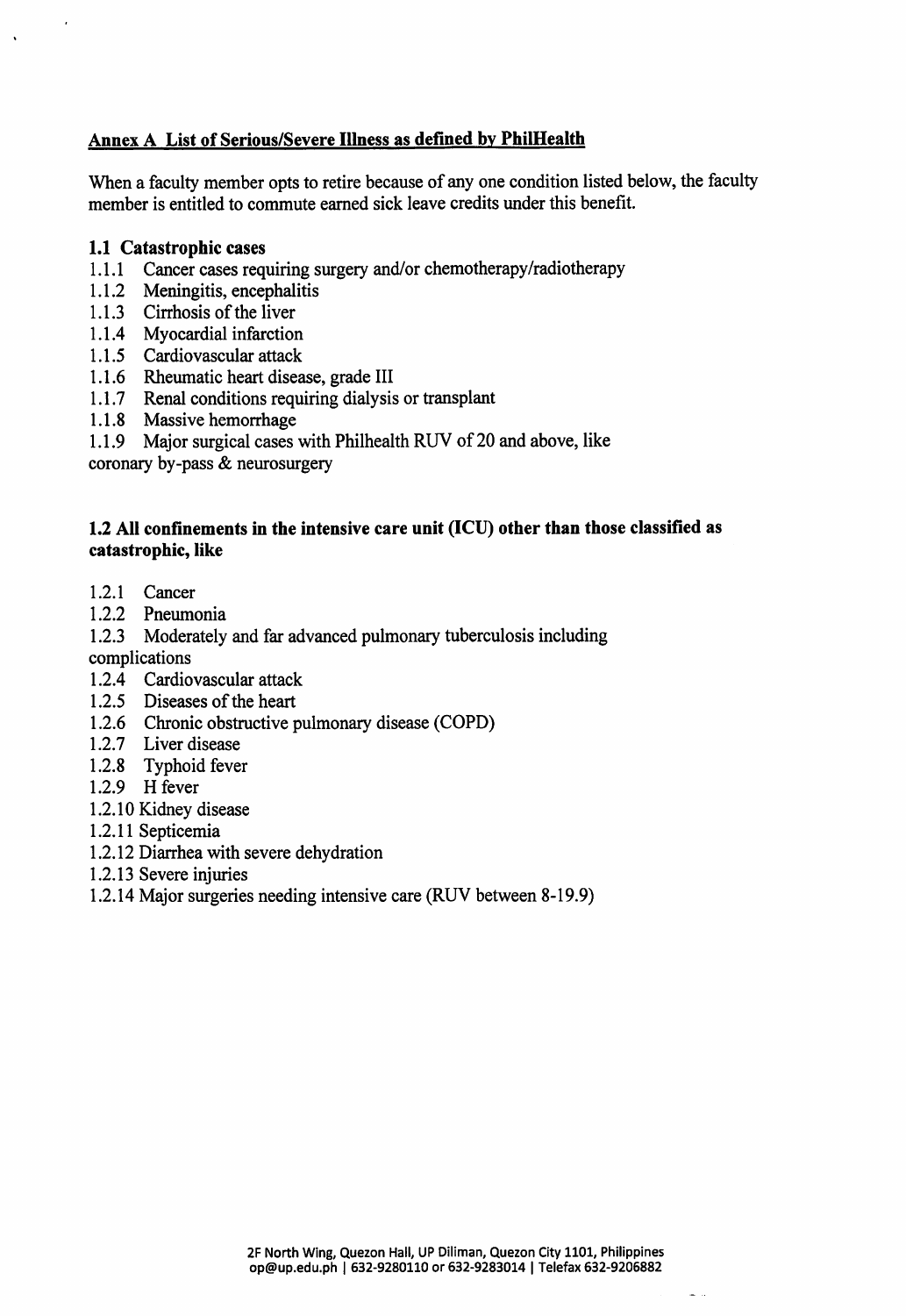#### APPENDIX 1

## SAMPLE COMPUTATIONS OF THE MONEY VALUE UPON RETIREMENT:

#### EXAMPLE 1: Full time Faculty member

A regular full time faculty member with a rank of Assistant Professor 7 (21-5) with a service of 30 years will be retiring in 2022. The money value of the faculty cumulative leave benefits will be:

#### Money value =  $SAL \times CF \times 15 \times YRS$

Where SAL - the highest monthly salary at the time of retirement

CF - constant factor of the terminal leave computation (Section 38 MC 41 s.

1998 as amended) as set by CSC and DBM (currently at 0.0481927))

YRS - Number of years of service to UP

Money Value =  $P66,316 \times 0.0481927 \times 15 \times 30$ 

Pl,438,176.19  $\equiv$ 

#### EXAMPLE 2: Faculty Member with Administrative position

A full time regular faculty member who is retiring in June 2022 as Assistant Professor 7 (21-5), rendered 20 years as regular faculty and 10 years as faculty administrator.

#### 1. FCLB Money Value =  $SAL \times CF \times 15 \times YRS$

Where SAL - the highest monthly salary at the time of retirement

CF - constant factor of the terminal leave computation (Section 38 MC 41 s.

1998 as amended) as set by CSC and DBM (currently at 0.0481927))

YRS - Number of years of service to UP

Money Value =  $P66,316 \times 0.0481927 \times 15 \times 20$ 

P 958,784.13  $=$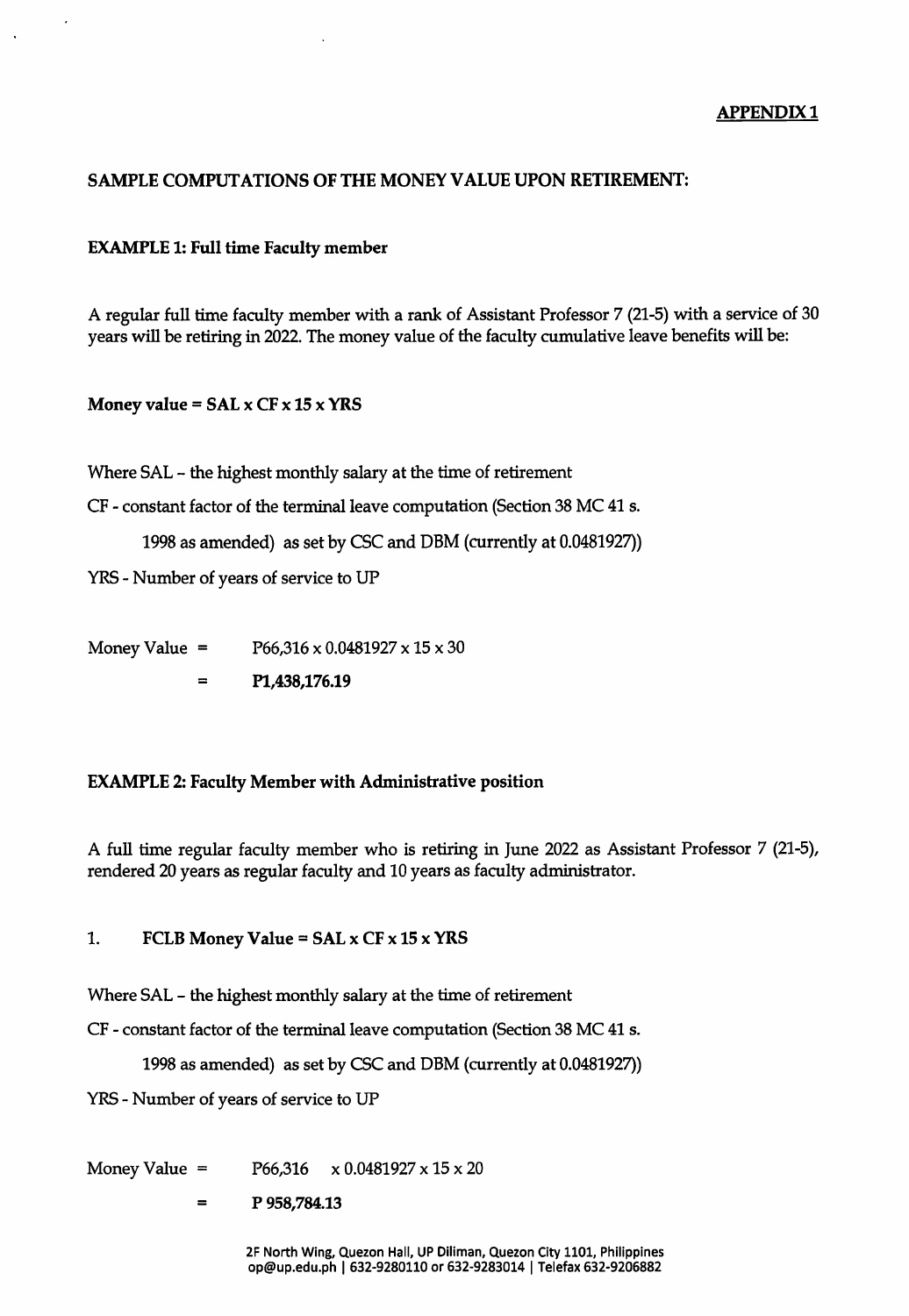# plus (+)

#### 2. eSRP Money Value =  $SAL \times CF \times 15 \times YRS$

Where SAL - the highest monthly salary at the time of retirement

CF - constant factor of the terminal leave computation (Section 38 MC 41 s.

1998 as amended) as set by CSC and DBM (currently at 0.0481927))

YRS - Number of years of service to UP

Money Value =  $P66,316 \times 0.0481927 \times 15 \times 10$ 

P 479,392.06

TOTAL MONEY VALUE = P 1,438,176.19

#### EXAMPLE 3: Faculty Member with Administrative position and previously appointed as REPS

A full time regular faculty member who is retiring in June 2022 as Assistant Professor 7 (21-5), rendered 30 years of full-time service; 10 years as regular faculty, 10 years as faculty administrator and 10 years as REPS.

#### 1. FCLB Money value =  $SAL \times CF \times 15 \times YRS$

Where SAL - the highest monthly salary at the time of retirement

CF - constant factor of the terminal leave computation (Section 38 MC 41 s.

1998 as amended) as set by CSC and DBM (currently at 0.0481927))

YRS - Number of years of service to UP

Money Value =  $P66,316 \times 0.0481927 \times 15 \times 10$ 

P 479,392.06  $=$ 

## plus (+)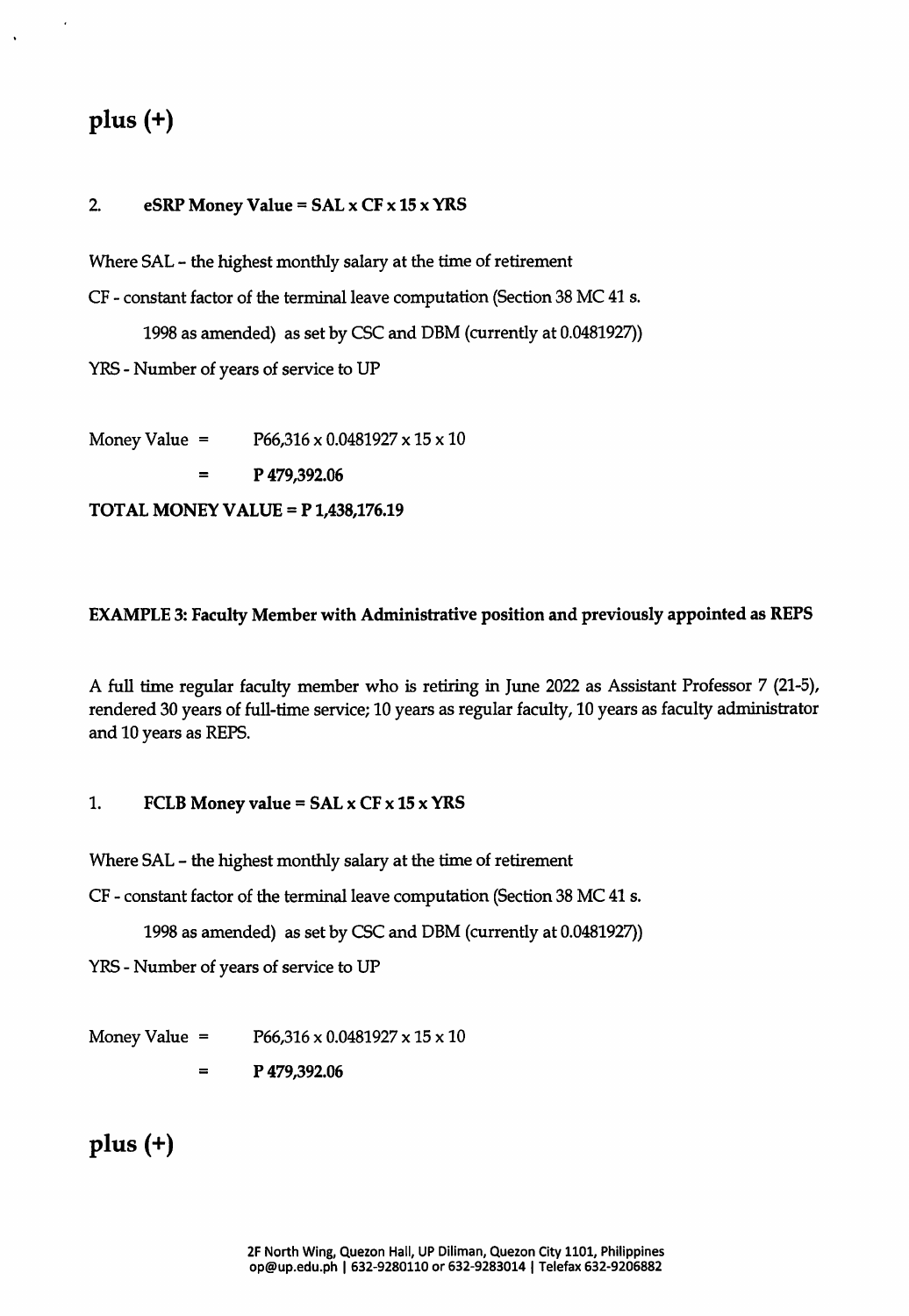#### 2. eSRP Money value = SAL  $\times$  CF  $\times$  15  $\times$  YRS

Where SAL - the highest monthly salary at the time of retirement CF - constant factor of the terminal leave computation (Section 38 MC 41 s.

1998 as amended) as set by CSC and DBM (currently at 0.0481927)) YRS - Number of years of service to UP

Money Value =  $P66,316 \times 0.0481927 \times 15 \times 10$ 

P 479,392.06  $\equiv$ 

# plus (+)

3. eSRP (as UR I (16-8) (2002 rate)) Money value =  $SAL \times CF \times 15 \times YRS$ 

Where SAL - the highest monthly salary at the time of retirement

CF - constant factor of the terminal leave computation (Section 38 MC 41 s.

1998 as amended) as set by CSC and DBM (currently at 0.0481927))

YRS - Number of years of service to UP

Money Value =  $P16,758 \times 0.0481927 \times 15 \times 10$  $\equiv$ P 121,141.99

#### TOTAL MONEY VALUE = P 1,079,926.11

## Example 4. Faculty Member with Admin position and getting the salary of the admin position) and with REPS position.

A full time regular faculty member who is retiring in June 2022 as Assistant Professor 7 (21-5), rendered 30 years of full-time service; 10 years as regular faculty, 10 years as faculty administrator (Vice Chancellor 28-1) and 10 years as REPS.